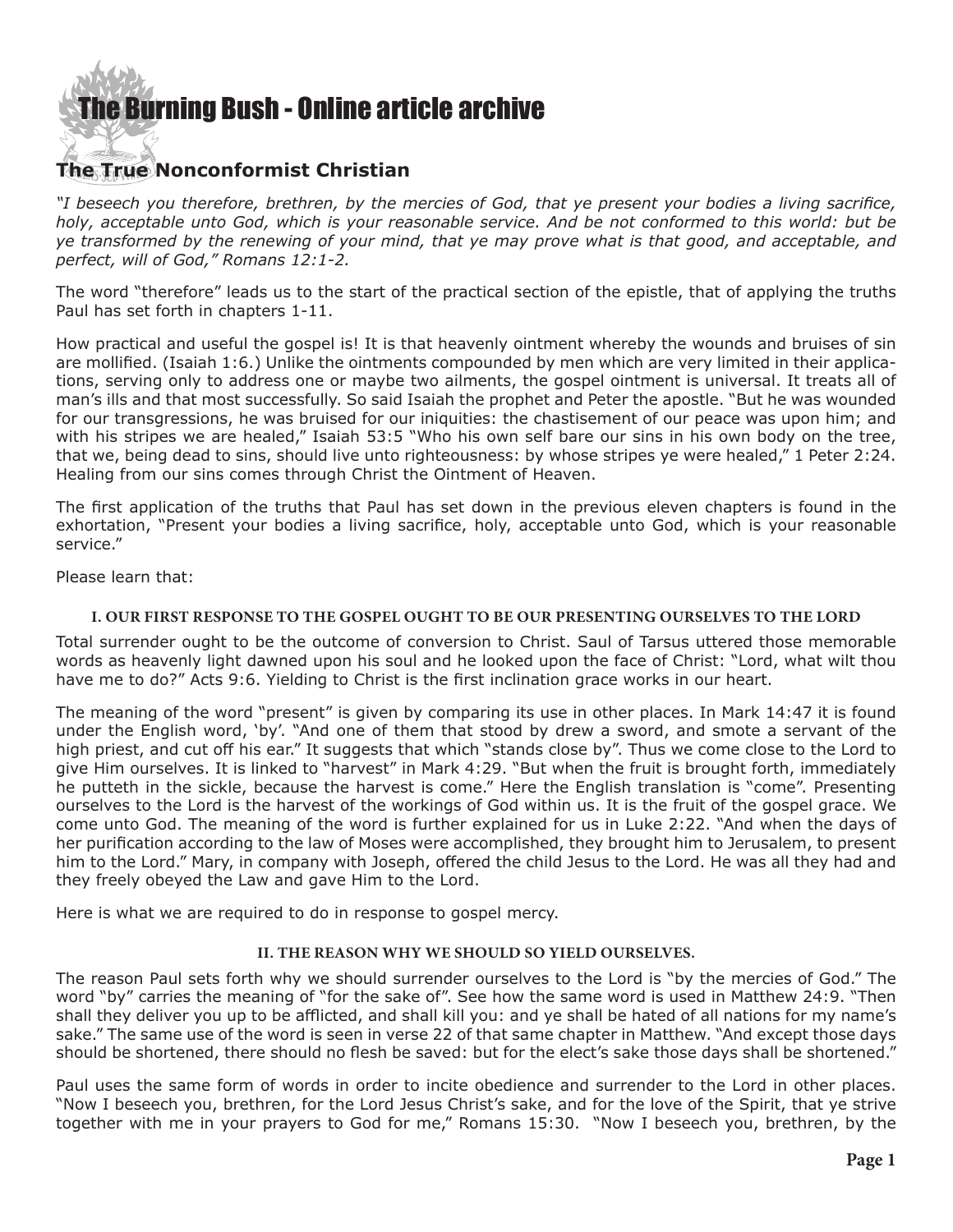

name of our Lord Jesus Christ, that ye all speak the same thing, and that there be no divisions among you; but that ye be perfectly joined together in the same mind and in the same judgment," 1 Corinthians 1:10.

What a powerful inducement to surrender are "the mercies of God."

**1. The word "mercies" refers to the grace or "undeserved favour" of God.** The plural is used because they are so many such mercies. "Blessed be God, even the Father of our Lord Jesus Christ, the Father of mercies, and the God of all comfort," 2 Corinthians 1:3.

God the Father is the fountainhead of mercy and love toward the elect. He thinks only of mercy regarding them. "For I know the thoughts that I think toward you, saith the LORD, thoughts of peace, and not of evil, to give you an expected end," Jeremiah 29:11. God never acts in anything other than mercy when dealing with His people. Even when He chastens us it is out of mercy, out of love toward us. "And ye have forgotten the exhortation which speaketh unto you as unto children, My son, despise not thou the chastening of the Lord, nor faint when thou art rebuked of him: for whom the Lord loveth he chasteneth, and scourgeth every son whom he receiveth. If ye endure chastening, God dealeth with you as with sons; for what son is he whom the father chasteneth not? But if ye be without chastisement, whereof all are partakers, then are ye bastards, and not sons," Hebrews 12:5-8.

**2. The essence of God's character is 'Mercy" and it is in response to His dealings with us that we yield ourselves.** It is what He asks of us. "What shall I render unto the LORD for all his benefits toward me?" Psalm 116:12. The answer is clear. "And thou shalt love the LORD thy God with all thine heart, and with all thy soul, and with all thy might," Deuteronomy 6:5. "My son, give me thine heart, and let thine eyes observe my ways," Proverbs 23:26.

A contemplation of God's mercy toward us will work surrender in our hearts, even as it did with the one who refused his freedom because his master treated him so well. "And if thy brother, an Hebrew man, or an Hebrew woman, be sold unto thee, and serve thee six years; then in the seventh year thou shalt let him go free from thee. And when thou sendest him out free from thee, thou shalt not let him go away empty: thou shalt furnish him liberally out of thy flock, and out of thy floor, and out of thy winepress: of that wherewith the LORD thy God hath blessed thee thou shalt give unto him. And thou shalt remember that thou wast a bondman in the land of Egypt, and the LORD thy God redeemed thee: therefore I command thee this thing to day. And it shall be, if he say unto thee, I will not go away from thee; because he loveth thee and thine house, because he is well with thee; then thou shalt take an aul, and thrust it through his ear unto the door, and he shall be thy servant for ever. And also unto thy maidservant thou shalt do likewise. It shall not seem hard unto thee, when thou sendest him away free from thee; for he hath been worth a double hired servant to thee, in serving thee six years: and the LORD thy God shall bless thee in all that thou doest," Deuteronomy 15:12-18. If the kindness of a good man can work such surrender how much more the wonderful mercies of the Lord which we enjoy every day. "For great is thy mercy toward me: and thou hast delivered my soul from the lowest hell," Psalm 86:13. "It is of the LORD'S mercies that we are not consumed, because his compassions fail not. They are new every morning: great is thy faithfulness," Lamentations 3:22-23.

Every morning supplies us with further reason to bow down in humble submission at the feet of our Saviour, the Lord Jesus.

**3. The particular mercy that Paul had in mind was most likely that which he had referred to in Romans 5:6-8.** "For when we were yet without strength, in due time Christ died for the ungodly. For scarcely for a righteous man will one die: yet peradventure for a good man some would even dare to die. But God commendeth his love toward us, in that, while we were yet sinners, Christ died for us." God has exhibited or showed His love; His kind feeling; His beneficence; His willingness to submit to sacrifice to do good to others, in this unusual and remarkable manner. He gave His only begotten Son to die for us while we were yet sinners, rebels living in defiance of Him. Christ died for us. In our stead; to save us from death, He took our place; and, by dying Himself on the cross, saved us from dying eternally in hell. In this, His love surpasses all that has ever been manifested among men. "Herein is love, not that we loved God, but that he loved us,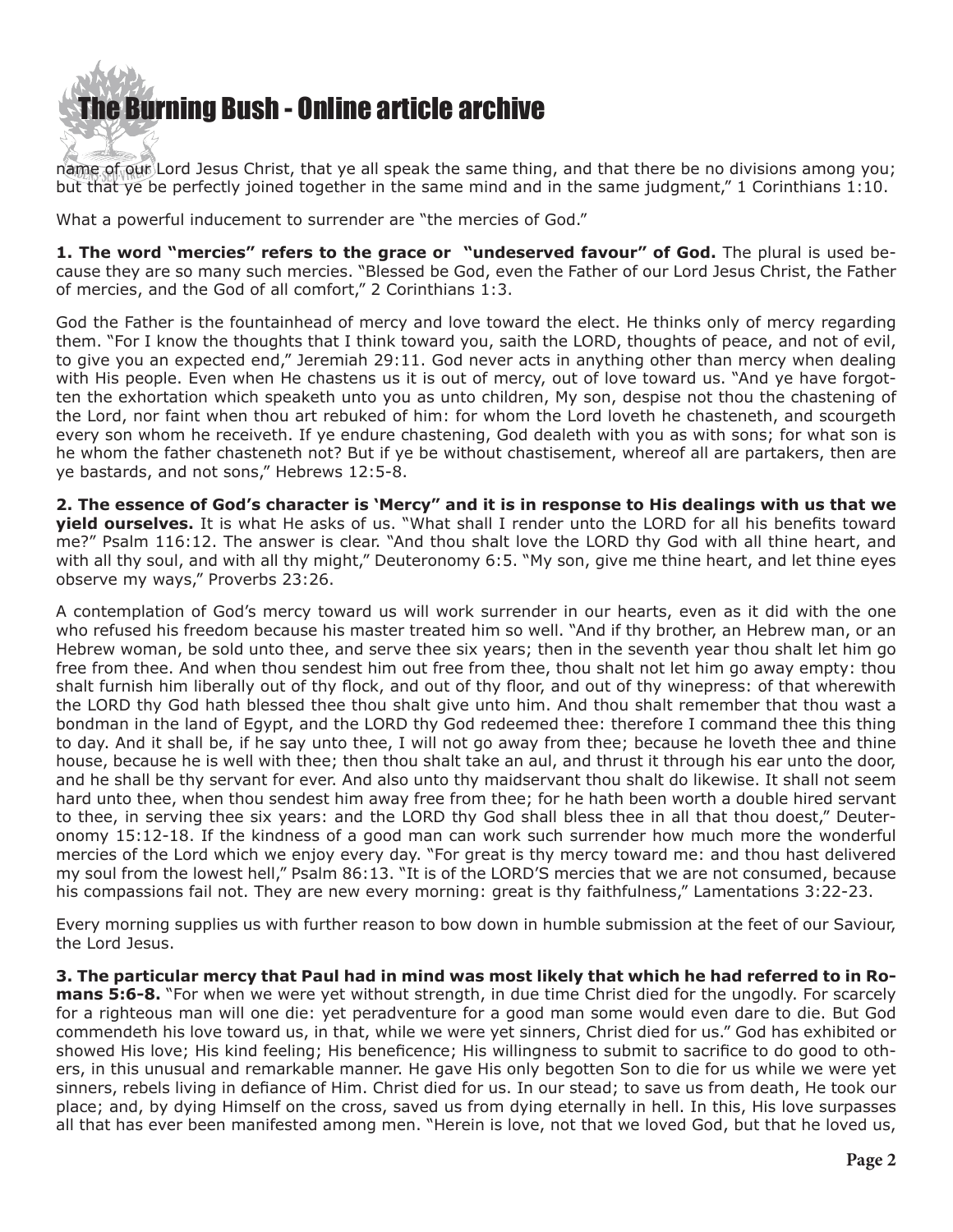

and sent his Son to be the propitiation for our sins," 1 John 4:10.

What a powerful influence this truth ought to exert on us! What an incentive to presenting ourselves unto the Lord this is! How can we contemplate these words without falling down before the Lord in total, grateful submission.

#### **III. True devotion to God requires a presenting of ourselves.**

**1. The word used here commonly denotes the action of bringing and presenting an animal or other sacrifice before an altar.** The Old Testament believer, moved by a sense of love and gratitude to God for all His kindness, came to the altar with his gift and offered it freely unto the Lord as He had ordained. "I will offer to thee the sacrifice of thanksgiving, and will call upon the name of the LORD. I will pay my vows unto the LORD now in the presence of all his people," Psalm 116:17-18. In thanksgiving for all the Lord has done the soul is moved to offer a sacrifice and the sacrifice required of us today is an offering of ourselves. "I beseech you therefore, brethren, by the mercies of God, that ye present your bodies a living sacrifice."

**2. It entails a total relinquishing of all claim of ownership or control.** A total giving up of ourselves. The sacrifice at the Old Testament altar was never retrieved or returned. It was a total surrender. Even so it must be with us today.

**3. We are a living sacrifice.** In contrast to the dead body of an animal that was offered of old, we are required to offer a 'living, breathing sacrifice', even ourselves. They are the "active powers" of our being that are offered.

Notice too that it is an ongoing sacrifice. A dead animal can be offered only once. Ours is a continuing sacrifice. Paul helps us understand that with those profound words in Galatians 2:20. "I am crucified with Christ: nevertheless I live; yet not I, but Christ liveth in me: and the life which I now live in the flesh I live by the faith of the Son of God, who loved me, and gave himself for me." We offer ourselves, we die to ourselves and our ambitions and our desires so that Christ can live out through us. "I live; yet not I, but Christ liveth in me."

God help us to understand and enter upon this experience.

**4. It is a 'holy' sacrifice.** We are to consecrate to God our best faculties; the rigour of our minds, and talents, and time. Not the feebleness of sickness; not our old age alone; not time which we cannot otherwise employ; but the first vigour and energies of the mind and body — our youth, and health, and strength. For this cause we were regenerated. "For we are his workmanship, created in Christ Jesus unto good works, which God hath before ordained that we should walk in them," Ephesians 2:10.

We are falling far short of the purpose for which we were created and saved if we are not totally yielded to Christ.

**5. It is to be an 'acceptable' sacrifice.** We must offer what God has specified, our entire being and not try to offer a substitute! Ananias and Sapphira come to mind. "But a certain man named Ananias, with Sapphira his wife, sold a possession, and kept back part of the price, his wife also being privy to it, and brought a certain part, and laid it at the apostles' feet. But Peter said, Ananias, why hath Satan filled thine heart to lie to the Holy Ghost, and to keep back part of the price of the land? Whiles it remained, was it not thine own? and after it was sold, was it not in thine own power? why hast thou conceived this thing in thine heart? thou hast not lied unto men, but unto God. And Ananias hearing these words fell down, and gave up the ghost: and great fear came on all them that heard these things," Acts 5:1-5.

Ananias and Sapphira were not required by God to give all of the price they had received for the sale of their possession. No, part of the price would have been most acceptable. What was not acceptable was the offering of part pretending that it was the whole of the price received. That was a deceitful offering, an unholy, blemished sacrifice and as such most offensive to God.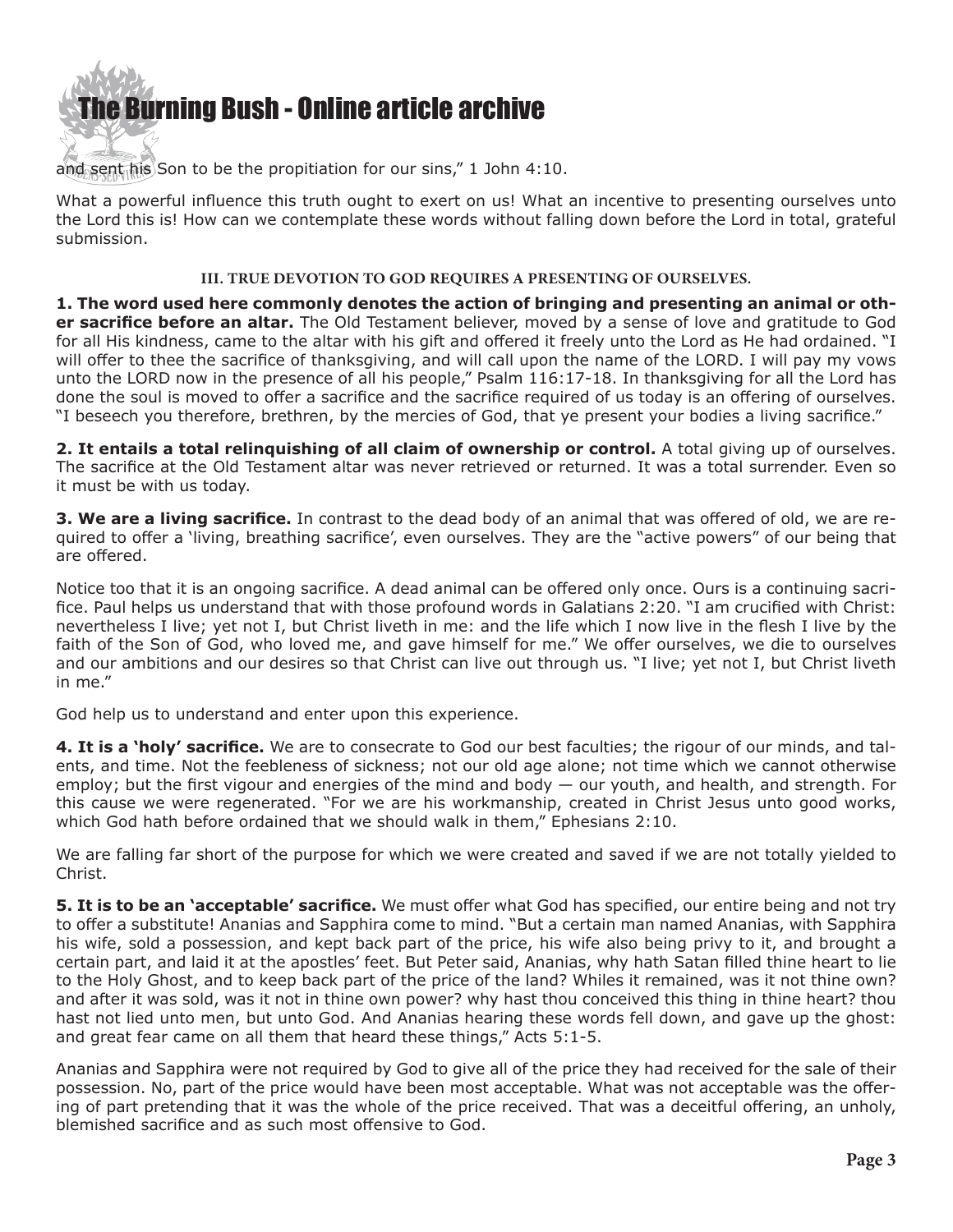[The Burning Bush - Online article archive](http://www.ivanfoster.net) **RAYCE** 

The Passover Lamb was a lamb "without blemish, a male of the first year," Exodus 12:5. Likewise we must offer ourselves without the blemish of reluctance or grudgingly or unwillingly, but freely, wholeheartedly and joyfully.

**6. It is our 'reasonable' service.** This can be misunderstood. That word 'reasonable' denotes that which pertains to the mind, and a reasonable service means that which is mental, or pertaining to our spiritual being. The worship of the Christian is that which pertains to the mind, or the spirit. The Old Testament worshipper had an external element to his worship with which he was tempted to be content. Men today tend toward the same folly, being content with the outward form of worship, the ritual of which men are so fond. But that is not what God requires of us. "God is a Spirit: and they that worship him must worship him in spirit and in truth," John 4:24.

Chrysostom renders the phrase, "your reasonable service" as "your spiritual ministry."

### **IV. Such a yielding will LEAVE a very distinct mark UPON US.**

"And be not conformed to this world: but be ye transformed by the renewing of your mind, that ye may prove what is that good, and acceptable, and perfect, will of God," verse 2.

**1. Our appearance and our walk will indicate our yielding.** We will be very different from the world. The word 'world' here refers to this 'age'. In appearance, in attitude and in actions the yielded believer will be very different from all the activities that are going on around them. Peter states the same truth in 1 Peter 1:14. "As obedient children, not fashioning yourselves according to the former lusts in your ignorance." He says do not 'conform' yourselves to how it was you used to live.

Dear Christian, there ought to be a very clear distinction between us and the ungodly around us.

The reference to "ignorance" is a reference to that state of mind we once were in when unsaved. "This I say therefore, and testify in the Lord, that ye henceforth walk not as other Gentiles walk, in the vanity of their mind, having the understanding darkened, being alienated from the life of God through the ignorance that is in them, because of the blindness of their heart," Ephesians 4:17-18. The yielded Christian will not look or act like the unsaved!

**2. We will be marked by a wonderful ongoing transformation.** The word 'transformed" appears in other places in the New Testament which will show us its full meaning. Here are two of them:

A - "And was transfigured before them: and his face did shine as the sun, and his raiment was white as the light," Matthew 17:2.

What a marvellous change the Saviour underwent before the eyes of the apostles!

B - "But we all, with open face beholding as in a glass the glory of the Lord, are changed into the same image from glory to glory, even as by the Spirit of the Lord," 2 Corinthians 3:18.

It is the transformation that is the outworking of the sanctifying power of the Holy Ghost.

**3. Only the yielded, transformed believer can experience that good, and acceptable, and perfect**  will of God. The renewed mind is governed by the good, and acceptable, and perfect will of God. Being yielded, we carry out the commands of God as would the "slave" of long ago. Such a slave had no will only that of his master.

Remember that the word "servant" in the New Testament in such places as Matthew 25:21: "Well done, thou good and faithful servant," means in truth a "bondslave"!